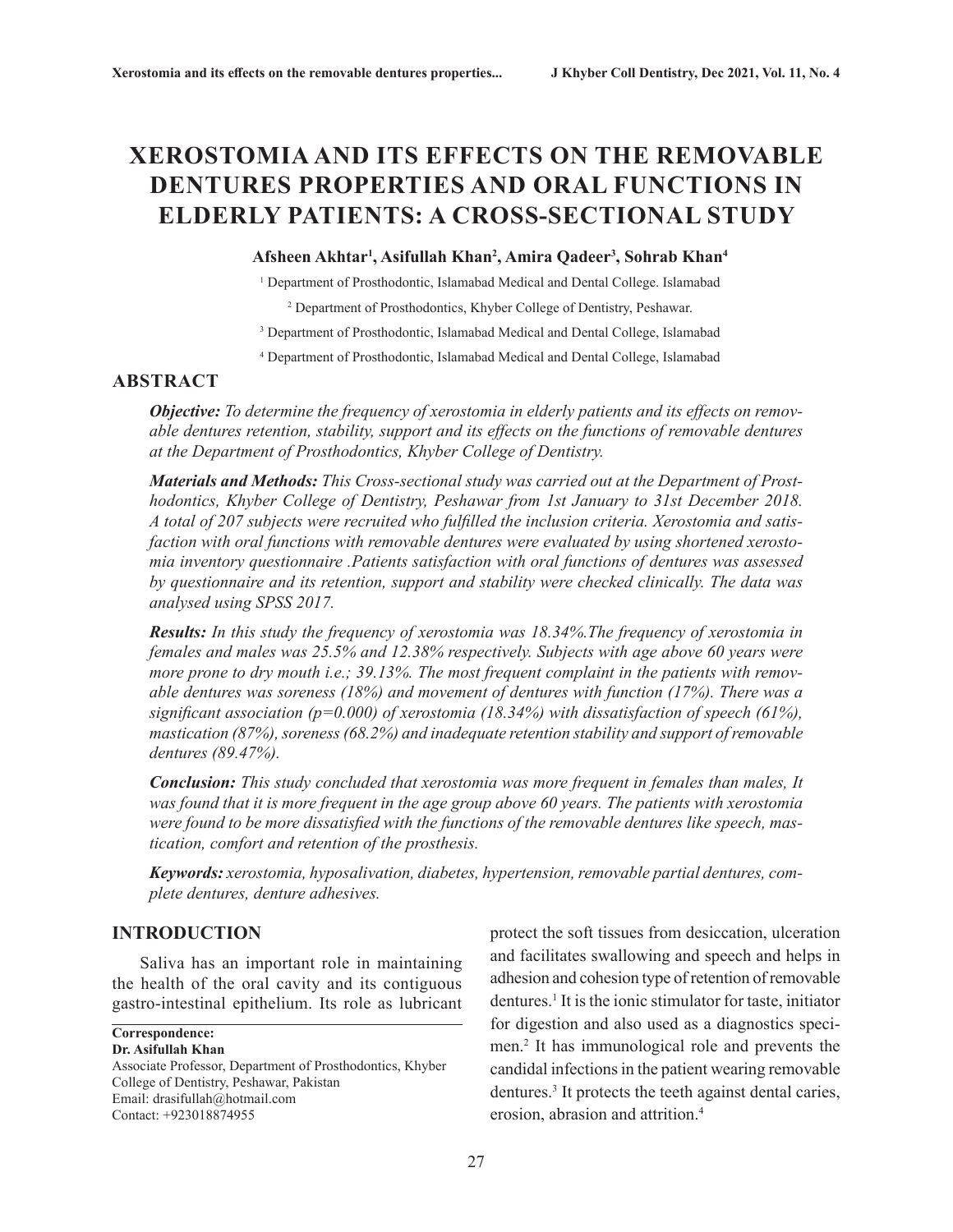Xerosotmia is defined as subjective perception of dry mouth. Complete lack of saliva or decrease flow of saliva is called hyposalivation. It occurs when rate of salivary flow is less than evaporation and absorption through oral mucosa. Xerostomia and hyposalivation will cause high caries index and calculus, difficulty in chewing, speaking, soreness and poor retention of removable dentures which has social and emotional implications and reduce the quality of life. Dry mouth may also be associated with depression, anxiety and stress.<sup>5-8</sup>

 Al Dawiri and Lyunch reported 29.9% prevalence of xerostomia with 72.8% reported dissatisfaction with chewing, 77.9% reporting problems with speech and 81% were dissatisfied with their ability to taste the food . In another study conducted in Japan, the prevalence of xerostomia and hyposalivation among community dwelling older individuals was 34.8 %. In Germany prevalence of xerostomia was 16%, difficulty in chewing was 90.9% of xerostomic patients, difficulty in speech was 36.4 % and soreness with removable denture was 45.5 %. Difficulty in chewing was the common complaint in elderly patients.<sup>9-11</sup>

The objective of this study was to find out the frequency of xerostomia and its effects on the removable denture retention, stability, support, speech, mastication and taste. There was only one local study that has reported the frequency of xerostomia in completely edentulous subjects and its association with complete denture stability.12 This study will help in identifying the xerostomia and its management with regard to the provision of satisfactory removable prosthesis treatment.

### **MATERIALS AND METHODS**

This Cross-sectional study was carried out at the Department of Prosthodontics, Khyber College of Dentistry Peshawar over a period of 12 months. After getting approval from institutional review board and written consent, data was collected from 207 subjects who fulfilled the inclusion criteria. Subjects of both genders with age above 50 years wearing removable dentures for atleast 6 months and without any medical co morbidities were selected. Subjects who were uncooperative, had dentures with fabrication faults and fixed partial dentures were excluded.

Shortened xerostomia inventory questionnaire

was used 13. The five questions of the inventory scale was assessed by three point Likert scale as given in the table 1.Score of  $\geq 10$  was labelled as xerostomia. The denture functions were assessed by asking questions about difficulty in chewing of dry foods, speech and taste disturbance. Each question was assessed by 3 points Likert scale. The response fairly satisfied and dissatisfied were calculated as a single entity for a xerostomic patient. The denture retention, stability and support were checked by asking the questions about satisfaction with dentures functions and soreness. The response was assessed by two point Likert scale as given in the Table 1. The quality of retention, stability and support of the maxillary and mandibular denture were assessed clinically by prosthodontic consultants and final year residents. The dentures were assessed to exclude any manufacturing faults.

The data was analysed by using SPSS version 17.Frequencies and percentages were calculated for qualitative variables i.e; gender, xerostomia, removable dentures and the response of the patient. Mean  $\pm$  SD was calculated for age. The Post stratification was performed for the effect modifications of age, gender and type of removable dentures. Chi-square test was applied to calculate the association between response of the patient with removable dentures and xerostomia keeping the  $P < 0.05$  to be significant.

# **RESULTS**

Out of 207 subjects, 113 (54.6%) were males and 94 (45.4%) were females and the mean age was  $61.7 \pm 6.05$  years. The frequency of xerostomia was 18.34 % shown in table 2.

The distribution of gender with xerostomia showed that 25.5% females and 12.38% were male. The distribution of age with xerostomia showed that 39.13 % xerosotmic subjects were above 60 years. The distribution of dentures with xerostomia showed that 26.27% subjects were wearing complete dentures as shown in the table 2.

Satisfaction of subjects with the function of dentures was also determined .The most frequent complaint with removable dentures was soreness 18%, movement of denture with function 17%, and dissatisfaction with chewing and speech was 10% while 7% respectively as shown in table 3.

Chi-square test was applied to determine the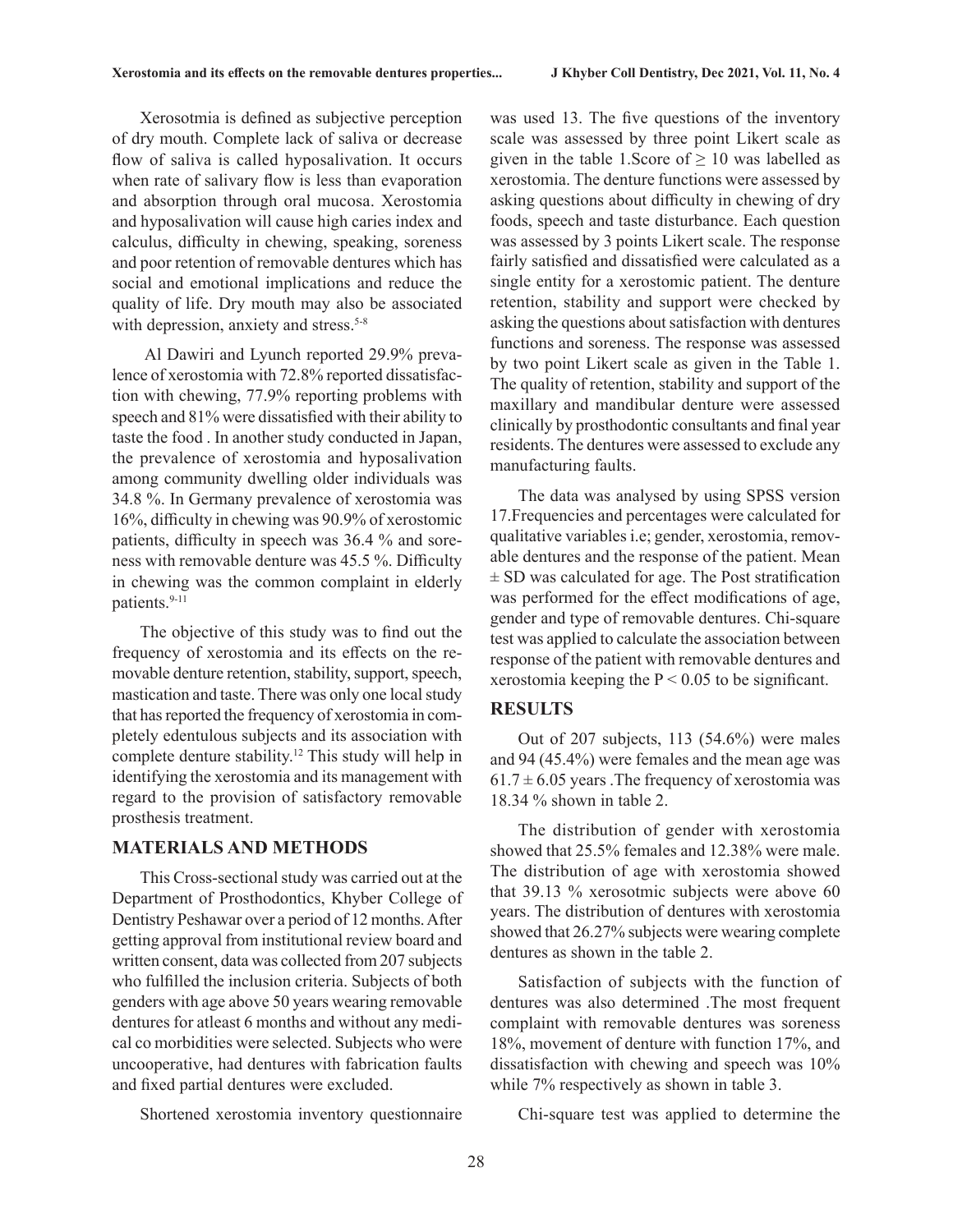|  |  | Table 1: Assesment of xerostomia by shortened xerostomia questionnaire and oral functions with dentures |
|--|--|---------------------------------------------------------------------------------------------------------|
|  |  |                                                                                                         |

| <b>Ouestions</b>                           | <b>Response</b>         |  |  |
|--------------------------------------------|-------------------------|--|--|
| 1. My mouth feels dry when eating          | $Never=1$               |  |  |
| 2. I have difficulty in eating dry food?   | frequent= $2$           |  |  |
| 3. I have difficulty swallowing dry foods? | Always $=$ 3            |  |  |
| 4. My lips feel dry?                       | Score $> 10$ xerostomia |  |  |
| 5. My mouth feels dry?                     |                         |  |  |
| Oral function with dentures                |                         |  |  |
| 6. Speech                                  | Satisfied $=1$          |  |  |
| 8. Chewing                                 | Fairly satisfied $= 2$  |  |  |
| 9. Taste                                   | Dissatisfied= $3$       |  |  |
| 10. Soreness                               | Yes                     |  |  |
| 11. Movement of denture with oral function | N <sub>0</sub>          |  |  |

#### **Table 2: Distribution of xerostomia with gender, age group and type of dentures**

| <b>Variables</b> |            | <b>Xerostomia</b> | Non xerostomia | <b>Total</b> |
|------------------|------------|-------------------|----------------|--------------|
| Gender           | Male       | 14 (12.38%)       | 99 (87.61%)    | 113          |
|                  | Female     | $24(25.5\%)$      | 70 (74.46%)    | 94           |
|                  | Total      | 38 (18.35%)       | 169(81.64%)    | 207          |
| Age groups       | 50-55      | $5(11.11\%)$      | 39 (88.9%)     | 45           |
|                  | 56-60      | $9(21.4\%)$       | 33 (78.6%)     | 42           |
|                  | 61-65      | $9(20.4\%)$       | $35(79.5\%)$   | 44           |
|                  | 66-70      | 15(19.73%)        | $61 (80.3\%)$  | 76           |
|                  | Total      | 38 (18.35%)       | 169 (81.64)    | 207          |
| Type of denture  | CD         | 31(26.27%)        | 87 (73.73 %)   | 118          |
|                  | <b>RPD</b> | $7(7.8\%)$        | 82 (92.13%)    | 89           |
|                  | Total      | 38                | 169            | 207          |

#### **Table 4: Association of xerostomia with denture functions**

| <b>Denture function</b>                |                  | <b>Non-Xerostomic</b><br>$169(81.6\%)$ | Xerostomia<br>38 (18.4%) | P value |
|----------------------------------------|------------------|----------------------------------------|--------------------------|---------|
| Chewing                                | Dissatisfied     | $1(0.59\%)$                            | $20(52.6\%)$             | 0.001   |
|                                        | Fairly satisfied | $4(2.3\%)$                             | 13 (34.2%)               |         |
|                                        | Satisfied        | 16(49.7%)                              | $7(18.4\%)$              |         |
| Speech                                 | Satisfied        | 162(96%)                               | $4(10.5\%)$              | 0.001   |
|                                        | Fairly satisfied | 74 (14%)                               | $19(50\%)$               |         |
|                                        | Dissatisfied     | $\Omega$                               | 15(39%)                  |         |
| Taste                                  | Dissatisfied     | $\Omega$                               | $\Omega$                 | 0.628   |
|                                        | Fairly satisfied | $3(0.02\%)$                            | $1(0.02\%)$              |         |
|                                        | Satisfied        | 166 (98.22%)                           | 37 (97.37%)              |         |
| Soreness with dentures                 | Yes              | 11 $(0.06\%)$                          | 26 (68.42%)              | 0.001   |
|                                        | No               | 158 (93.4%)                            | $12(31.6\%)$             |         |
| Movement of dentures<br>with functions | Yes              | $3(0.02\%)$                            | 33 (89.47%)              | 0.001   |
|                                        | N <sub>o</sub>   | 167 (98.22%)                           | $4(0.1\%)$               |         |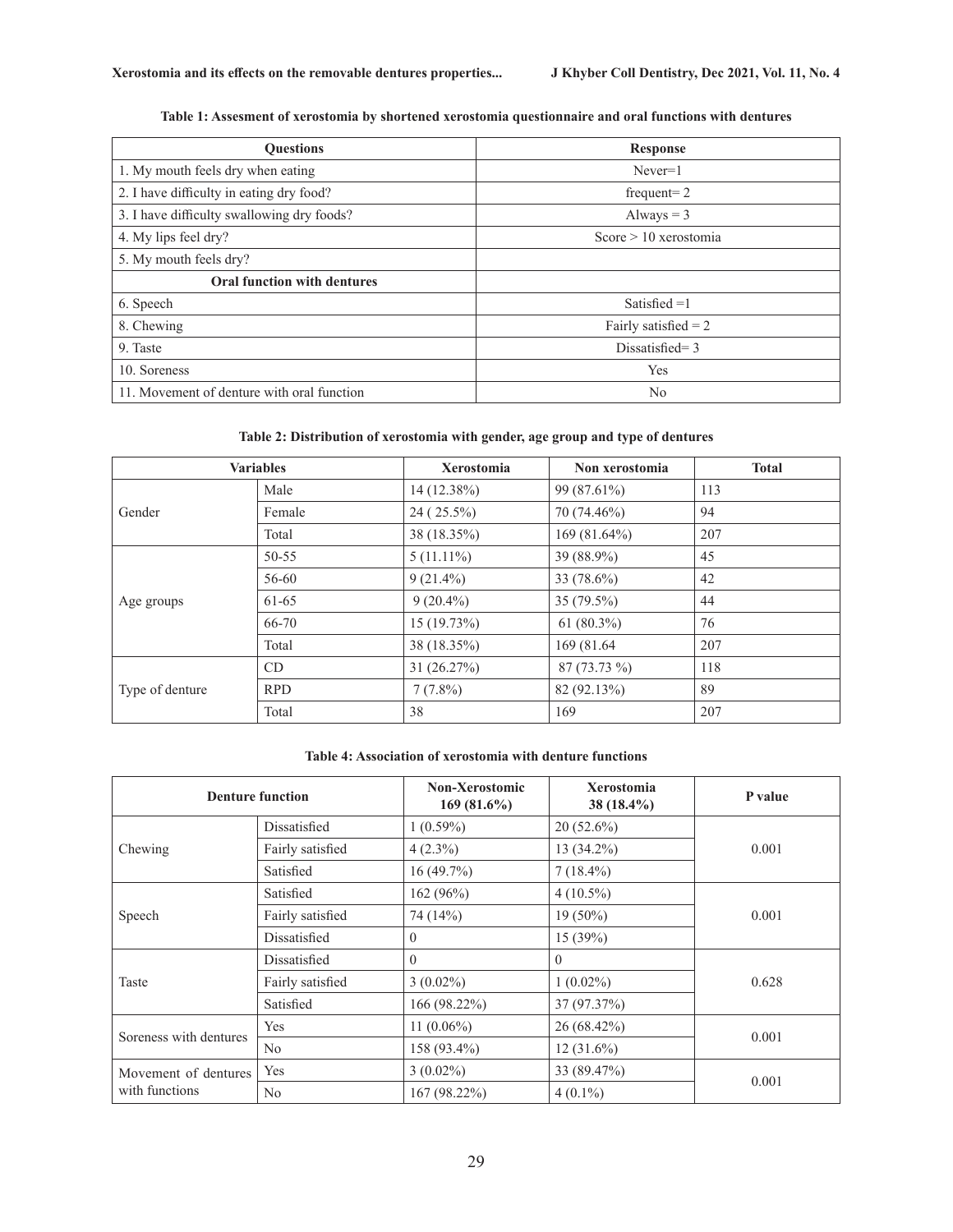relationship between xerostomia and satisfaction of patients with removable dentures functions and discomfort. There was a significant association  $(p=0.00)$ between xerostomia (18.34%) and dissatisfaction with chewing (87%), speech (61%), soreness (68%) and movement of denture during function (89%) except for the taste  $(1\%)$  which was p=0.628. (Table 3).

#### **DISCUSSION**

The frequency of xerostomia in the subjects reporting to the Prosthodontics department of Khyber College of Dentistry was 18.4%. This shows relative high frequency of xerostomia in the subjects wearing removable prosthesis which could be attributed to the methodology and the small sample size. In Islamabad and Lahore 32.5% prevalence of xerostomia was reported.12 The Niklander et al reported 10.8 % prevalence of xerostomia in Brazil.15

Xerostomia was more frequent in females (63%) and in the age group above 60 years .The results of this cross-sectional study were consistent with the studies conducted in Islamabad and Lahore, Brazilian population and in New Zealand where xerostomia was more common in females and in the subjects above 60 years.12,15,16 This trend might be due to the menopausal age of females, having low thresh hold for pain and decreased salivary production with age. Elderly population is more susceptible for contracting systemic diseases such as hypertension, diabetes mellitus, asthma, malignancy, anti-psychotics, anti-hypertensive, anti-cholinergic medications, anti-asthmatics, corticosteroids, chemotherapeutic drugs and radiations have an important role in the development of xerostomia.<sup>5,8</sup>

Among the subjects who complained of soreness with their dentures, 68.42% were those who had xerostomia. Dry mouth was significantly associated with problems in speech, mastication and discomfort with removable dentures i.e.; soreness and movement of denture during function ( $p=0.000$ ). Similar results were reported by study conducted in Rawalpindi, Jordan and Turkey.10,12,16 Saliva is an important factor in providing the smooth and comfortable oral and removable prosthesis functions. It gives the cohesion and adhesion means of retention to the dentures by providing the thin layer of fluid between the fitting surface of the denture and mucosa of the residual ridge. Lack of retention in the denture results in dissatisfaction with mastication, speech and denture

stomatitis and social embarrassment.<sup>17</sup>

As the results of this study showed that patients with xerostomia were not satisfied with their removable dentures. The management of these patients require thorough medical history and dental examination, palliative care and improving the quality of removable dentures. Salivary substitutes, sipping of water whole day, avoiding carbohydrates and frequent wetting of denture and denture adhesives should be advised .The discomfort with removable dentures can be reduced by improving the retention, stability and support of the dentures .It is necessary to record the denture bearing area with impression materials which are biocompatible with dry mucosa. Impression materials like zinc oxide eugenol and impression plaster which adds discomfort to the xerostomic patient should be avoided. Xerostomic patients are prone to the cervical caries and plaque accumulation, fluoride dentifrices and non-alcohol based mouth rinses should be prescribed.3,17,18

This study didn't evaluate the hypo salivation which is the actual decrease in the salivary flow rate. However, the subjective perception of the dry mouth can easily be diagnosed by using shortened xerostomia inventory questionnaire. There is need to conduct a national survey on the prevalence of xerostomia and hyposalivation in all the age groups and its effect on the quality of life in Pakistan. By identifying the individuals with the perception of dry mouth special measures should be taken to improve their oral hygiene and prosthodontics treatment planning.

#### **CONCLUSIONS**

Within the limitation of this study the frequency of xerostomia was 18.38 % and was more common in female and elderly population. The dissatisfaction with dentures was more frequent in xerostomic patients and there was significant association between xerostomia and discomfort with denture functions (p=0.000).Xerostomia should be evaluated during preliminary history and examination which will not only help in the most comfortable denture fabrication but will also improve quality of life.

# **REFERENCES**

1. Villa A, Abati S. Risk factors and symptoms associated with xerostomia: a cross-sectional study. Aust Dent J. 2011; 56(3):290-5.